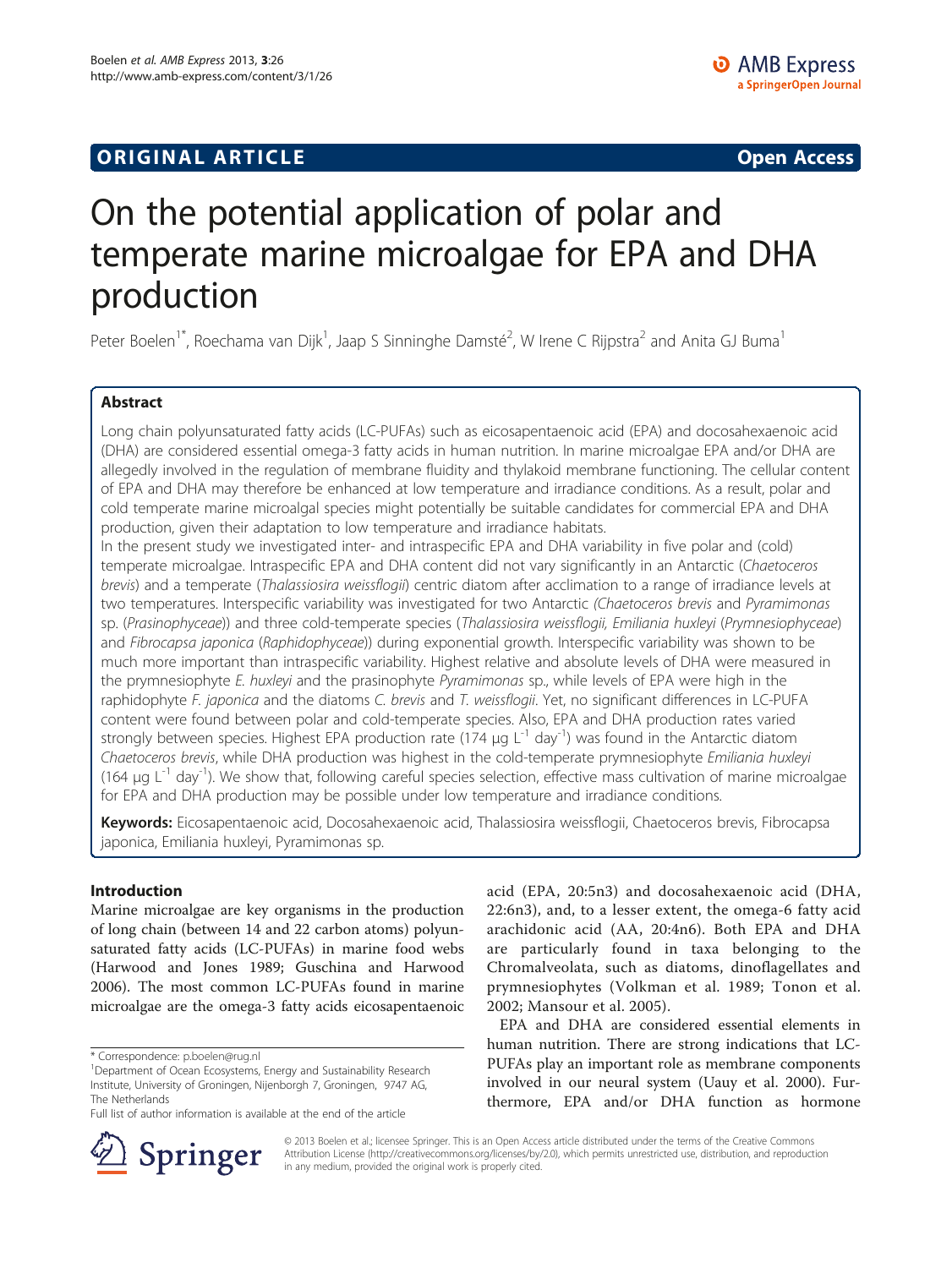precursors and are thought to play a role in the immune system (Calder [1997](#page-7-0); Uauy et al. [2000](#page-8-0)). Humans are able to synthesize EPA and DHA, but only at very low rates (Emken et al. [1994](#page-7-0)). EPA and DHA are formed from alpha-linoleic acid (ALA, 18:3n3), which is only present in substantial amounts in linseed oil and therefore almost completely missing in our diet (Ollis et al. [1999](#page-8-0)). As a result of this, there is a growing market for EPAand DHA-enriched products (e.g. in bread, margarine). Although microalgae are the primary producers of EPA and DHA in marine food webs, until now their principal source for human nutrition is marine fish oil (Sinclair [2000](#page-8-0)). To meet the needs of this market without further exploiting the world's fish stocks it is necessary to search for alternatives. Culturing microalgae is an economically profitable option and, moreover, due to their  $CO<sub>2</sub>$  uptake, environmentally favorable. In addition, the production costs of DHA or EPA from cultured algae is potentially equal to the cost of producing EPA from fish oil (Milledge [2011\)](#page-8-0). However, the efficiency should be further increased by selecting EPA- and/or DHA-rich species while at the same time optimizing mass cultivation and harvest conditions.

For long chain PUFAs, such as EPA and DHA, a major role in maintaining cell membrane fluidity is assumed (Nichols et al. [1993;](#page-8-0) Nishida and Murata [1996\)](#page-8-0). For this reason, having elevated relative EPA and/or DHA levels could form a critical metabolic requirement for survival in polar regions, where microalgae typically live at temperatures near their freezing point (Thomas and Dieckmann [2002](#page-8-0)). Furthermore, EPA or other long chain PUFAs may play a role in the functioning of the thylakoid membrane and thus they are essential for photosynthesis (Kates and Volcani [1966](#page-7-0); Cohen et al. [1988](#page-7-0)). At higher irradiance algae become less photosynthetically efficient and thus less thylakoid membranes are required. As a result, LC-PUFA content could be lower in high light-acclimated algae (Harwood and Jones [1989](#page-7-0)). In other words, cold-adapted polar microalgae might be good candidates for mass EPA and DHA production, since they can exhibit high growth rates under low temperature and irradiance conditions. Nevertheless earlier studies (e.g. Grima et al. [1995](#page-7-0); Otero et al. [1997](#page-8-0); Carvalho and Malcata [2005](#page-7-0); Huerlimann et al. [2010](#page-7-0)) addressing the potential for EPA/DHA mass production focused primarily on warm (temperate) species. Although, in general, cultivation under high irradiance and temperature conditions will lead to higher growth rates (Raven and Geider [1988](#page-8-0); Geider et al. [1998](#page-7-0)), this may not be optimal for LC-PUFA productivity. With respect to the intraspecific effect of irradiance and temperature earlier studies showed contradictive results. For example, the effect of irradiance was found to be strongly speciesspecific. In some of the studies the expected effect was found (Thompson et al. [1990](#page-8-0); Guedes et al. [2010;](#page-7-0) Leu et al. [2010\)](#page-8-0), but differences were often small while sometimes no or opposite irradiance effects were found (Chrismadha and Borowitzka [1994](#page-7-0); Tzovenis et al. [1997](#page-8-0); Carvalho and Malcata [2005](#page-7-0); Zhukova [2007](#page-8-0); Guiheneuf et al. [2009](#page-7-0)). Similarly, with respect to temperature, no consistent results were found (Thompson et al. [1992](#page-8-0); Jiang and Gao, [2004;](#page-7-0) Teoh et al. [2004](#page-8-0); Chen et al. [2008](#page-7-0)). Other factors influencing PUFA content suggested are CO2 concentration, nutrient availability, growth phase and day-night rhythm (Mayzaud et al. [1990;](#page-8-0) Yonmanitchai and Ward [1991;](#page-8-0) Zhukova [2004](#page-8-0); Meiser et al. [2004](#page-8-0); Lv et al. [2010\)](#page-8-0). Besides intraspecific EPA and DHA variability, it is known that EPA and DHA content shows significant differences between and within algal classes. Each algal class has roughly its own fatty acid composition and the EPA-DHA content between algal classes is highly variable (Brown [2002;](#page-7-0) Guschina and Harwood [2006;](#page-7-0) Lv et al. [2010](#page-8-0)). Furthermore, as mentioned above, polar species are expected to sustain a higher EPA and DHA content, since their habitat is characterized by lower average irradiance and temperature levels (van Leeuwe [1997\)](#page-8-0).

The aim of this study was first of all to get a better insight into the intraspecific variability in EPA and DHA content in response to irradiance and temperature. To investigate this, cellular EPA and DHA content of a polar and a temperate diatom was followed after acclimation to a range of irradiance levels at two temperatures. Secondly, the interspecific EPA and DHA variability between and within polar and temperate species was investigated. To this end, EPA and DHA content of two polar and three temperate species, cultured at equivalent growth conditions were investigated. So far, no comparative analysis between temperate and polar algal species had been carried out. In addition, many earlier studies reporting on EPA and DHA variability in polar species focused on relative variability, rather than on absolute cellular production rates. To be able to measure true interspecific differences, taking into account differences in total fatty acid content relative to algal biomass, the absolute amounts of EPA and DHA were determined, using biovolume as biomass unit.

#### Materials and methods

#### Pre-experimental cultivation

Two polar and three temperate species were selected representing different taxonomic groups (Table [1](#page-2-0)). Cultures of the polar species were maintained at 4°C and the temperate species at 16°C, except for Fibrocapsa japonica, which was kept at 18°C. Fibrocapsa japonica was cultured at an irradiance of 35  $\mu$ mol photons m<sup>-2</sup>  $s^{-1}$ . For the other species the pre-experimental culture irradiance was approximately 10  $\mu$ mol photons m<sup>-2</sup> s<sup>-1</sup>. Before and during experimentation all species were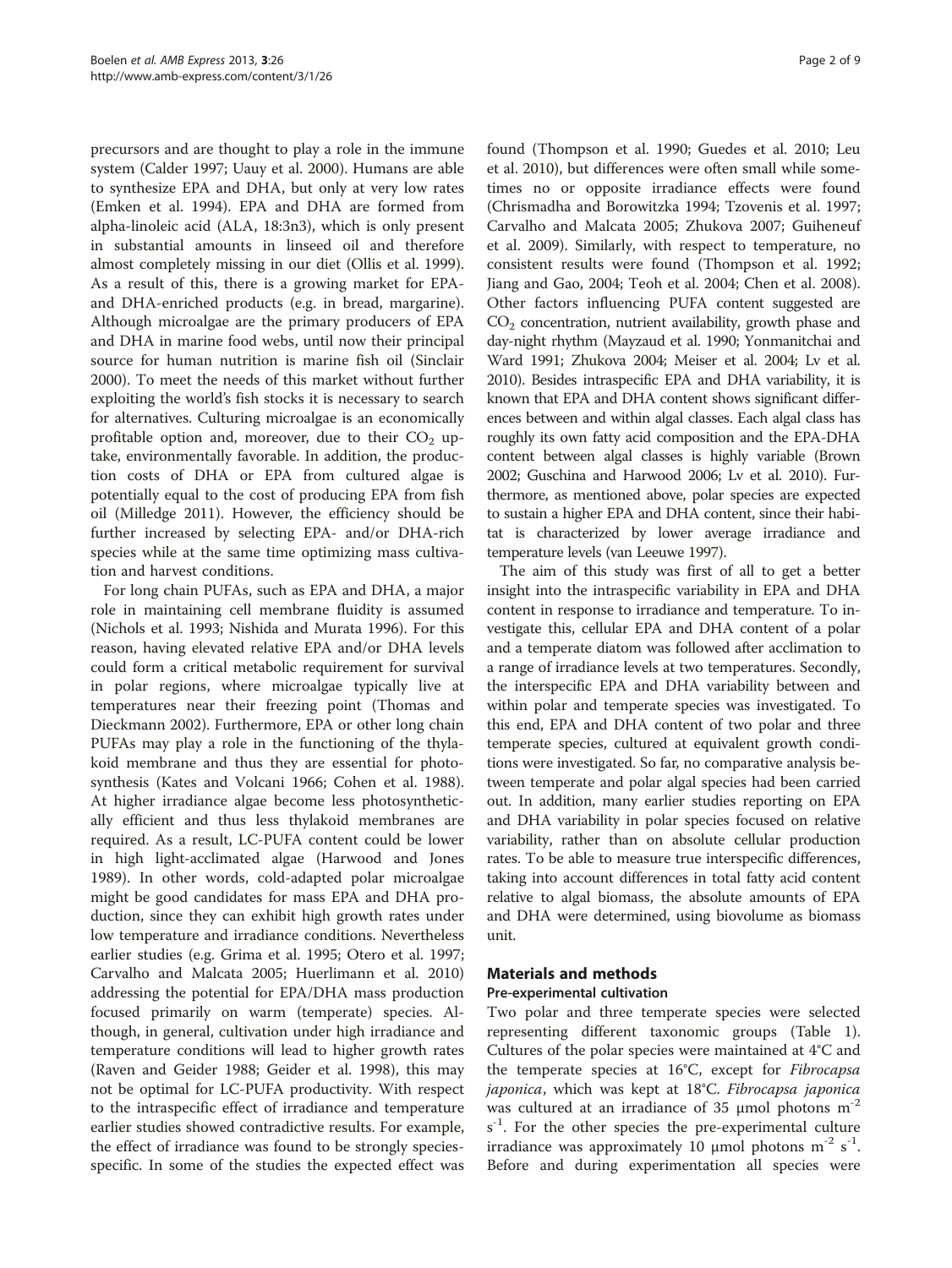|                           | Class             | Strain#          | Biovolume $(\mu m^3)$ | <b>Culture conditions</b> |                                                     |  |
|---------------------------|-------------------|------------------|-----------------------|---------------------------|-----------------------------------------------------|--|
| <b>Strain</b>             |                   |                  |                       | Temperature (°C)          | Irradiance (µmol photons $m^{-2}$ s <sup>-1</sup> ) |  |
| Chaetoceros brevis        | Bacillariophyceae | <b>CCMP 163</b>  | 351                   | 3 and 7                   | 10, 25, 75 and 150                                  |  |
| Thalassiosira weissflogii | Bacillariophyceae | <b>CCMP 1049</b> | 2298                  | 16 and 20                 | 10, 25, 75 and 150                                  |  |
| Pyramimonas sp.           | Prasinophyceae    | RuG collection   | 95                    |                           | 75                                                  |  |
| Emiliania huxleyi         | Prymnesiophyceae  | RuG collection   | 35                    | 16                        | 75                                                  |  |
| Fibrocapsa japonica       | Raphidophyceae    | RuG collection   | 4400                  | 16                        | 75                                                  |  |

<span id="page-2-0"></span>Table 1 Details of investigated species and culturing conditions

subjected to a light–dark cycle of 16:8. Cultures were grown in F2 medium (Guillard and Ryther [1962](#page-7-0)) based on filtered natural sea water originating from the Canary Basin. For F. japonica the salinity of the medium was set at 25 PSU and for the other species at 35 PSU.

#### Experimental setup

Two sets of experiments were performed. Intraspecific variability in LC-PUFA content was investigated in a polar (Chaetoceros brevis) and a temperate (Thalassiosira weissflogii) centric diatom. Chaetoceros brevis was cultured at 3 and 7°C and T. weissflogii at 16°C and 20°C, both at irradiances of 10, 25, 75 and 150 µmol photons  $m^{-2}$  s<sup>-1</sup>. The irradiance levels were based on earlier experiments on Antarctic and cold temperate phytoplankton (van de Poll et al. [2007](#page-8-0); Boelen et al. [2011\)](#page-7-0) and simulate limiting and saturating culture conditions in a stable water column. Interspecific LC-PUFA variability was investigated for two polar (C. brevis and Pyramimonas sp.) and three temperate (F. japonica, T. weissflogii and Emiliania huxleyi) species. For the latter set of experiments all species were cultured at the same irradiance (75 µmol photons  $m^{-2}$  s<sup>-1</sup>) at 16°C for the temperate species and 3°C for the polar species. Algae were cultured in duplicate in Fernbach or Erlenmeyer flasks with a working volume of approximately 0.5 L. The experiments were set up in water baths, connected to Neslab cryostats, to assure accurate temperature control  $(\pm 0.5^{\circ}C)$ . Before samples were collected for fatty acid and pigment analysis (see below), cultures were acclimated to the different temperatures and irradiance levels in semi-continuous batch mode for at least one week; fast growing cultures were diluted with fresh medium to avoid nutrient limitation. Sampling took place during exponential growth in the middle of the light period. Cell counts were done regularly to establish growth rates. Specific growth rates (μ) were calculated from linear regressions of the natural log of cell numbers versus time. Cell biovolumes were calculated from microscopic images as described below.

#### Analytical procedures

Cell numbers were determined using a Coulter XL-MCL flow cytometer (Beckman Coulter, Miami, FL, USA) as described by van de Poll et al. [\(2005\)](#page-8-0).

To determine the pigment composition, samples of cultures (30 mL) were filtered through GF/F filters (25 mm), immediately frozen in liquid nitrogen and stored at −80°C until further analysis. The filters were freezedried (48 h) and extracted with 90% (aqueous) acetone for 48h at 4°C. Pigments were separated and quantified on a Waters HPLC system (model 2690) equipped with a 996 photodiode array detector and a  $C_{18}$  5  $\mu$ m DeltaPak reverse-phase column as described by van Leeuwe et al. [\(2006\)](#page-8-0).

For fatty acid analysis, 100 mL of the culture were filtered through pre-combusted GF/F (25 mm) filters, frozen in liquid nitrogen and stored at −80°C until further analysis using gas chromatography (GC) and gas chromatography–mass spectrometry (GC-MS). The procedure is modified from the method described by Klein Breteler et al. [\(2004](#page-8-0)). The samples were freeze-dried for 48 h and a known amount of nonadecanoic acid (C19:0, Fluka) was added as an internal standard. The samples were saponified by reflux (1 h) with 1 N KOH-MeOH (96%). After acidifying with 2N HCl-MeOH (1:1) to a pH of 4 the filter was removed by centrifugation and bidistilled water was added to the supernatant in a ratio equal to MeOH. Fatty acids were extracted from this mixture with dichloromethane (DCM) (3×). The DCM extract was dried over  $Na<sub>2</sub>SO<sub>4</sub>$  and methylated with diazomethane. The non-polar fatty acid methyl esters were separated from the polar compounds over a small  $Al<sub>2</sub>O<sub>3</sub>$  column using DCM as eluent and analyzed on a Hewlett–Packard 6890 gas chromatograph equipped with a fused silica capillary column (50m  $\times$  0.32mm) coated with CP Sil-5 CB (film thickness 0.12 μm). Helium was used as carrier gas. The oven thermal gradient rose from an initial 70°C to 130°C at 20°C min<sup>-1</sup> and then to a final temperature of 320°C increasing 4°C min-1, which was maintained for 10 min. Selected samples were also analyzed by GC-MS. GC–MS was performed with a Hewlett–Packard 5890 gas chromatograph interfaced with a VG Autospec Ultima mass spectrometer operating at 70 eV, with a mass range of m/z 50–800 and a cycle time of 1.7 s (resolution 1000). The gas chromatograph was equipped with an on-column injection system and the same capillary column as described for GC. The carrier gas was helium. The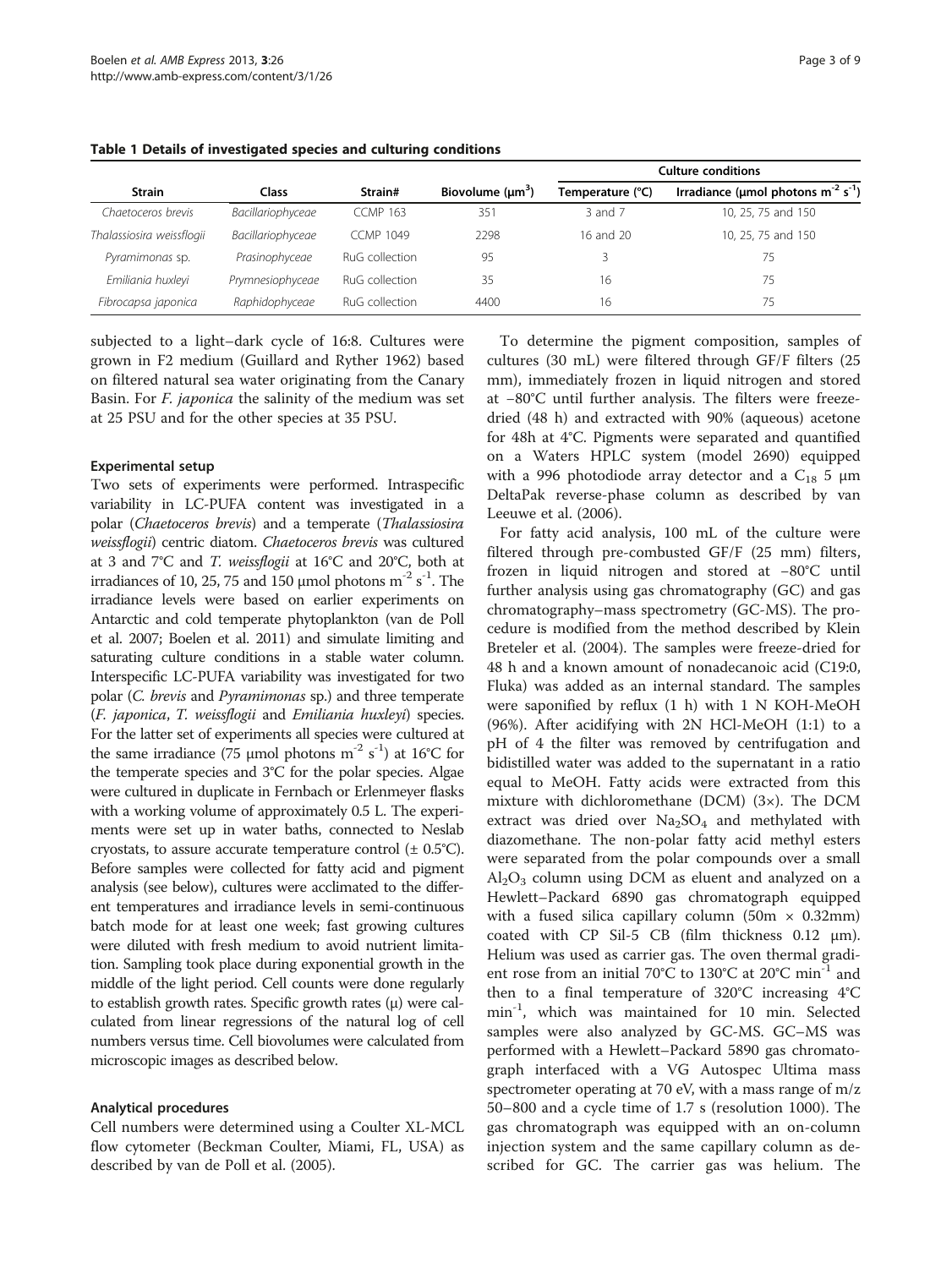<span id="page-3-0"></span>temperature program was the same as described for GC. Long chain fatty acids (number of carbons  $\geq$  14) were identified from mass spectra and retention times and the double-bond positions were determined by comparison with those of PUFA No.1 standard mixture (Matreya). Quantification of fatty acids was done by integration of appropriate peak areas and using the known concentration of the added internal standard.

To calculate the biovolume of the algae, a sample of about 2 ml culture was analyzed using an inverted microscope. The sizes of 50 cells were measured and biovolume (Table [1](#page-2-0)) was calculated according to Hillebrand et al. ([1999\)](#page-7-0) assuming a cylinder for C. brevis and T. weissflogii, halve an ellipse for *Pyramimonas* sp., and a sphere for Emiliania huxleyi. The biovolume of F. japonica was taken from de Boer [\(2006](#page-7-0)).

EPA and DHA production rates ( $P_{PUFA}$  [µg L<sup>-1</sup> day<sup>-1</sup>]) were calculated from specific growth rate  $(\mu$  [day<sup>-1</sup>]), cellular EPA or DHA content  $(C_{PUFA}$  [µg cell<sup>-1</sup>]) and maximum cell density  $(N_m$  [cells  $L^{-1}$ ]) according to the equation  $P_{PUFA} = \mu \times C_{PUFA} \times N_m$ . Since maximum cell densities were not the same at all culture conditions, the calculations were based on averages of final cell numbers at harvest in cultures grown at standard irradiance conditions (75 µmol photons  $m^{-2}$  s<sup>-1</sup>).

#### Statistical analysis

Significant differences between treatments were analyzed with a one-way analysis of variance (ANOVA) and were considered not significant at  $p > 0.05$ . Posthoc tests (Tukey HSD) were performed to further specify differences.

#### Results

#### Effect of temperature and irradiance

For both investigated species, C. brevis and T. weissflogii, growth rates and chlorophyll a levels were clearly influenced by irradiance levels; growth rates increased at increasing irradiance levels, while chlorophyll a content per cell was significantly higher at low irradiance (Table 2). For the polar diatom C. brevis no significant effect of temperature on growth rate and chlorophyll a could be demonstrated. For T. weissflogii a small but significant effect of temperature on chlorophyll a content was found, being slightly higher at 16°C (standard culture temperature) compared to 20°C (Table 2). The effect of temperature on specific growth rate was not

Table 2 Chlorophyll a per cell, specific growth rate (μ), EPA and DHA content (normalized to biovolume) of two polar (C. brevis, Pyramimonas sp.) and three temperate (T. weissflogii, E. huxleyi and F. japonica) microalgal species (mean value  $(\pm$  SD) of two replicate cultures)

|                                     | Temperature<br>$(^{\circ}C)$ | Irradiance<br>(µmol m <sup>-2</sup> s <sup>-1</sup> ) | $\mu$ (day <sup>-1</sup> ) | Chloroph. a<br>(pg cell $^{-1}$ ) | <b>EPA</b> content<br>(fg $\mu m^{-3}$ ) | <b>DHA</b> content<br>(fg $\mu$ m <sup>-3</sup> ) |
|-------------------------------------|------------------------------|-------------------------------------------------------|----------------------------|-----------------------------------|------------------------------------------|---------------------------------------------------|
| Chaetoceros brevis                  | 3                            | 10                                                    | $0.22 \pm 0.02$            | $0.50 \pm 0.03$                   | $1.62 \pm 0.03$                          | $0.04 \pm 0.00$                                   |
|                                     | 3                            | 25                                                    | $0.35 \pm 0.02$            | $0.39 \pm 0.02$                   | $1.56 \pm 0.45$                          | $0.03 \pm 0.01$                                   |
|                                     | 3                            | 75                                                    | $0.47 \pm 0.01$            | $0.15 \pm 0.01$                   | $1.06 \pm 0.06$                          | $0.02 \pm 0.00$                                   |
|                                     | 3                            | 150                                                   | $0.43 \pm 0.02$            | $0.15 \pm 0.00$                   | $1.18 \pm 0.05$                          | $0.03 \pm 0.00$                                   |
|                                     | $\overline{7}$               | 10                                                    | $0.24 \pm 0.03$            | $0.52 \pm 0.06$                   | $1.61 \pm 0.14$                          | $0.03 \pm 0.00$                                   |
|                                     | 7                            | 25                                                    | $0.36 \pm 0.06$            | $0.44 \pm 0.11$                   | $1.19 \pm 0.48$                          | $0.02 \pm 0.02$                                   |
|                                     | 7                            | 75                                                    | $0.41 \pm 0.00$            | $0.13 \pm 0.01$                   | $1.23*$                                  | $0.03*$                                           |
|                                     | 7                            | 150                                                   | $0.42 \pm 0.02$            | $0.13 \pm 0.00$                   | $1.52 \pm 0.07$                          | $0.03 \pm 0.01$                                   |
| <b>Thalassiosira</b><br>weissflogii | 16                           | 10                                                    | $0.29 \pm 0.06$            | $9.77 \pm 0.03$                   | $2.23*$                                  | $0.34*$                                           |
|                                     | 16                           | 25                                                    | $0.36 \pm 0.01$            | $9.84 \pm 0.70$                   | nd                                       | nd                                                |
|                                     | 16                           | 75                                                    | $0.42 \pm 0.08$            | $4.50 \pm 1.14$                   | $2.31 \pm 0.26$                          | $0.43 \pm 0.05$                                   |
|                                     | 16                           | 150                                                   | $0.49 \pm 0.09$            | $3.05 \pm 0.00$                   | $1.85 \pm 0.13$                          | $0.35 \pm 0.07$                                   |
|                                     | 20                           | 10                                                    | $0.31 \pm 0.01$            | $9.53 \pm 0.06$                   | $1.61 \pm 0.08$                          | $0.27 \pm 0.01$                                   |
|                                     | 20                           | 25                                                    | nd                         | $8.40 \pm 0.33$                   | $1.83 \pm 0.01$                          | $0.34 \pm 0.00$                                   |
|                                     | 20                           | 75                                                    | nd                         | $3.67 \pm 0.38$                   | nd                                       | nd                                                |
|                                     | 20                           | 150                                                   | nd                         | $2.93 \pm 0.09$                   | $1.99*$                                  | $0.40*$                                           |
| Pyramimonas sp.                     | 3                            | 75                                                    | $0.14 \pm 0.03$            | $1.54 \pm 0.16$                   | 0                                        | $8.75 \pm 0.28$                                   |
| Emiliania huxleyi                   | 16                           | 75                                                    | $0.34 \pm 0.08$            | $0.18 \pm 0.00$                   | $0.89*$                                  | $27.7*$                                           |
| Fibrocapsa japonica                 | 16                           | 75                                                    | $0.44 \pm 0.04$            | $15.99 \pm 0.71$                  | $2.93 \pm 0.30$                          | 0                                                 |

Standard culture conditions are indicated in bold.  $nd = no$  data available.  $*$  no replicate.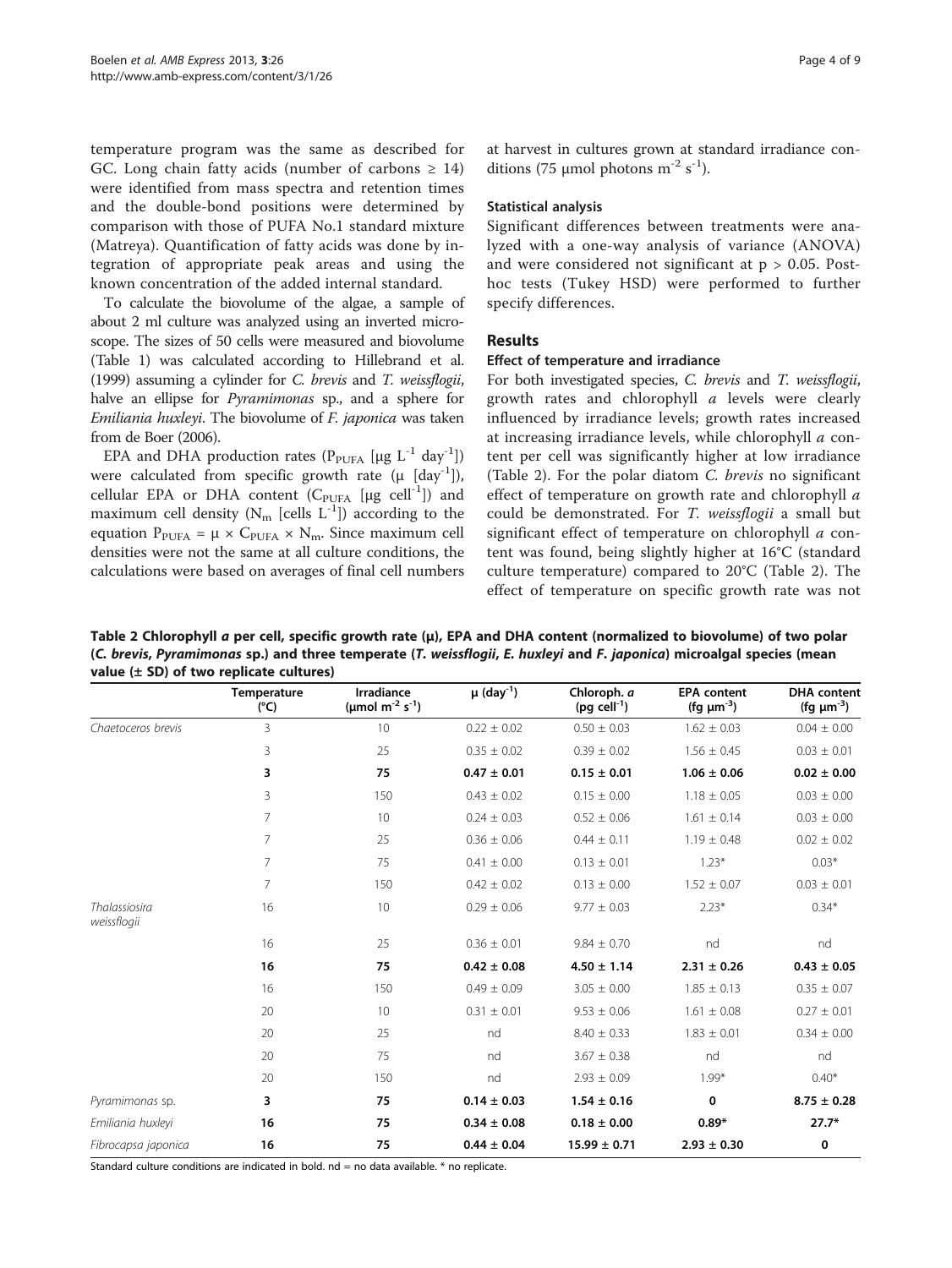determined for this species. Since chlorophyll a levels were affected by irradiance and temperature, standard biovolume values were used as biomass units. No significant effect of temperature and irradiance on EPA and DHA content could be demonstrated for both species (Figure 1, Table [2](#page-3-0)).

#### Interspecific PUFA variability

The fatty acid composition showed large variability between species, cultured at standard irradiance (75 μmol photons  $m^{-2}$  s<sup>-1</sup>) and temperature (3°C and 16°C for polar and temperate species, respectively) (Table [3](#page-5-0)). Relative amounts of long chain PUFAs, expressed as percent of total long chain fatty acids (number of carbons  $\geq$  14), varied between 34–62%. EPA and DHA content varied strongly between species. In F. japonica and the diatoms C. brevis and T. weissflogii high abundances (between 12–32%) of EPA were detected, while levels of DHA were low (< 3%). In contrast, E. huxleyi

contained high relative proportions of DHA (21%) and minimal (< 1%) amounts of EPA. Other PUFAs present in substantial amounts were a 16:4 polyunsaturated fatty acid (C. brevis and Pyramimonas sp. only), alphalinolenic acid (ALA; 18:3(n-3)) (Pyramimonas sp. and E. huxleyi). In Pyramimonas sp. also small amounts (3%) of docosapentaenoic acid (DPA; 22:5(n-3)) were found.

The highest absolute amount of DHA normalized to biovolume was measured in the prymnesiophyte E. huxleyi (27.7 fg DHA  $\mu$ m<sup>-3</sup>), followed by the Antarctic prasinophyte *Pyramimonas* sp. (8.75 fg DHA  $\mu$ m<sup>-3</sup>) (Table [2\)](#page-3-0). Relatively low DHA levels were observed for the Antarctic diatom Chaetoceros brevis  $(0.02 \text{ fg } DHA \mu m^{-3})$ , while DHA was undetectable in the raphidophyte Fibrocapsa japonica (Table [2](#page-3-0)). When normalized to biovolume, absolute EPA content was highest in *F. japonica* (2.93 fg  $\mu$ m<sup>-3</sup>). Lowest EPA levels were found in Emiliania huxleyi (0.89 fg EPA  $\mu$ m<sup>-3</sup>) while EPA was undetectable in *Pyramimonas* sp.. Overall, DHA levels showed the highest interspecific

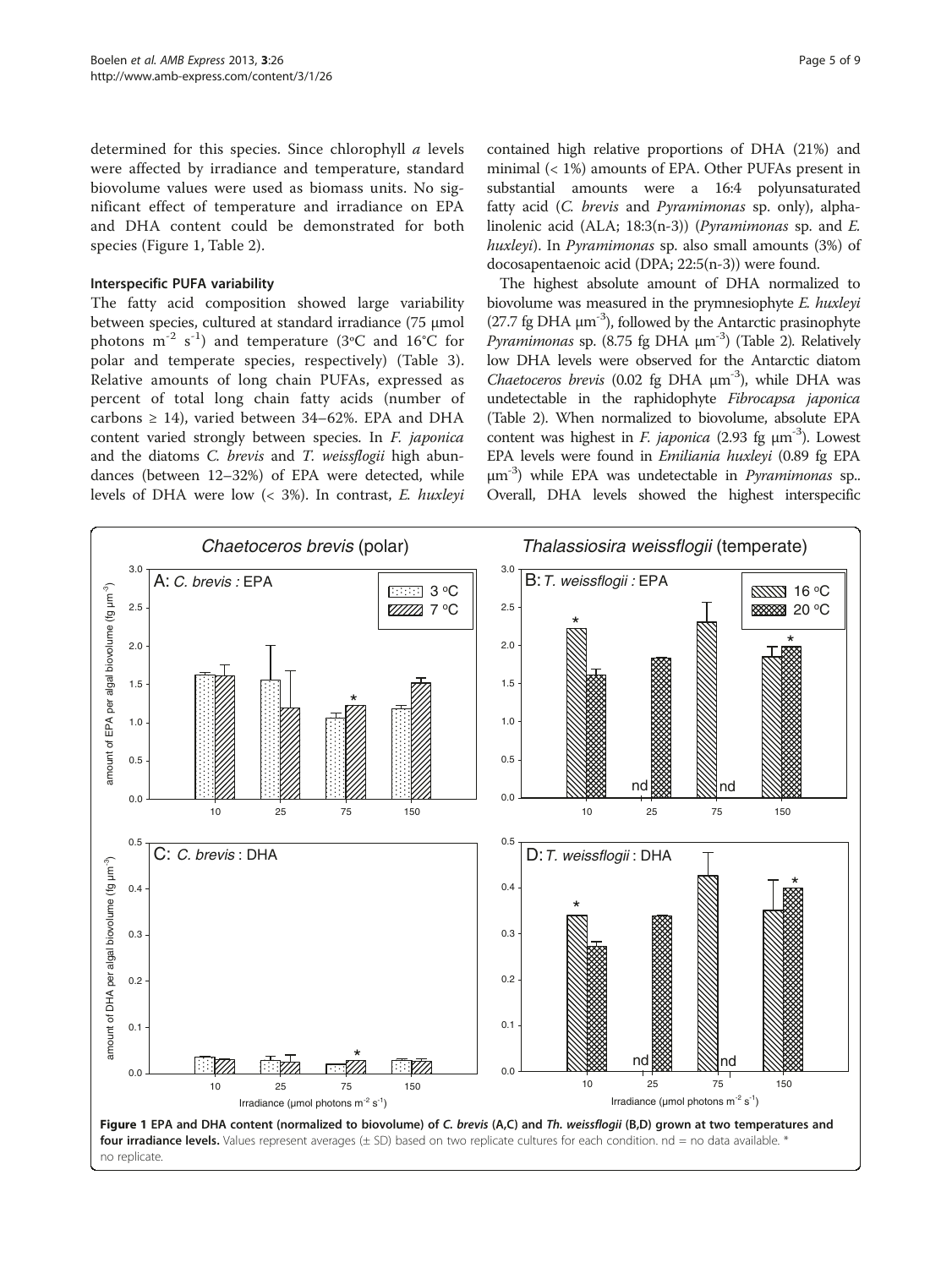| <b>Fatty acid</b> | <b>Chaetoceros brevis</b> | Thalassiosira weissflogii | Pyramimonas sp. | Emiliania huxleyi*       | Fibrocapsa japonica      |
|-------------------|---------------------------|---------------------------|-----------------|--------------------------|--------------------------|
| C14:0             | $7.6 \pm 0.1$             | $7.6\,\pm\,0.4$           |                 | 20.2                     | $22.1 \pm 0.1$           |
| C15:0             |                           | $1.3 \pm 0.1$             |                 | 1.1                      |                          |
| C16:0             | $7.9 \pm 0.1$             | $26.8 \pm 0.3$            | $23.2 \pm 0.3$  | 6.2                      | $18.6 \pm 0.2$           |
| C16:1             | $2.8 \pm 0.0$             | $\overline{\phantom{a}}$  | $1.5 \pm 0.0$   | $\overline{\phantom{a}}$ | $1.5 \pm 0.1$            |
| C16:1n7           | $26.6 \pm 0.1$            | $30.2 \pm 0.4$            |                 | $\overline{\phantom{m}}$ | $2.7 \pm 0.8$            |
| C16:3             | $3.4 \pm 0.1$             | $11.9 \pm 0.1$            |                 | $\overline{\phantom{a}}$ | ٠                        |
| C16:4             | $14.2 \pm 0.4$            | $\overline{\phantom{a}}$  | $18.9 \pm 1.0$  |                          |                          |
| C18:0             |                           |                           | $2.6 \pm 1.8$   | $\sim$                   | $1.4 \pm 0.3$            |
| C18:1n5           |                           |                           | $2.8 \pm 0.1$   | 3.0                      | $\overline{\phantom{a}}$ |
| C18:1n7           |                           |                           | $5.5 \pm 0.1$   | 4.4                      | $9.2 \pm 3.0$            |
| C18:1n9           |                           |                           | $2.9 \pm 0.1$   | 17.1                     | $10.9 \pm 0.4$           |
| C18:2n6           |                           |                           | $3.8 \pm 0.0$   | 2.1                      | $4.8 \pm 0.0$            |
| C18:3n3           |                           |                           | $17.1 \pm 0.4$  | 8.9                      | $2.2 \pm 0.2$            |
| C18:4n3           | $5.6 \pm 0.1$             | $5.0 \pm 0.3$             | $5.9 \pm 0.2$   | 7.9                      | $7.8 \pm 2.1$            |
| C18:5n3           |                           |                           | $4.9 \pm 0.2$   | 8.4                      |                          |
| C20:3             |                           |                           | $2.8 \pm 0.1$   | $\overline{\phantom{a}}$ | $\overline{\phantom{a}}$ |
| C20:4n6           |                           |                           |                 | ٠                        | $7.3 \pm 0.6$            |
| C20:5n3 (EPA)     | $31.5 \pm 0.4$            | $14.6 \pm 0.1$            |                 | ٠                        | $11.9 \pm 1.5$           |
| C22:5n3           |                           |                           | $2.6 \pm 0.1$   | $\overline{\phantom{m}}$ |                          |
| C22:6n3 (DHA)     |                           | $2.7 \pm 0.0$             | $5.8 \pm 0.3$   | 20.7                     |                          |

<span id="page-5-0"></span>Table 3 Fatty acid composition (% of total long chain fatty acid) of the five investigated species, cultivated at standard irradiance (75 μmol photons m<sup>-2</sup> s<sup>-1</sup>) and temperature (polar species: 3°C, temperate species: 16°C) conditions

Values represent averages ( $\pm$  SD) based on two replicate cultures. \* no replicate.  $-$  < 1%.

variability, varying two orders of magnitude on a biovolume basis (Table [2\)](#page-3-0).

Although interspecific differences in EPA and DHA were substantial, no significant differences in relative and absolute amounts of EPA and DHA were observed between polar and temperate species.

#### EPA and DHA production rates

Volumetric EPA and DHA productivity was calculated from cellular PUFA content, specific growth rates and maximal cell numbers (Table [4](#page-6-0)). Although in F. japonica EPA content per biovolume was highest (Table [2\)](#page-3-0), total biomass production was higher in the Antarctic C. brevis leading to highest EPA productivity (at standard culture conditions circa 174 μg  $L^{-1}$  day<sup>-1</sup>). The small prymnesiophyte E. huxleyi showed the highest DHA productivity (164  $\mu$ g L<sup>-1</sup> d<sup>-1</sup>), even though growth rate and maximal biomass were relatively low in this species.

For C. brevis and T. weissflogii EPA productivity was reduced at the lowest irradiance conditions, mainly due light limitation leading to reduced growth rates. For C. brevis no significant effect of temperature on EPA and DHA productivity could be demonstrated.

#### **Discussion**

In this study we focused on EPA and DHA content and productivity in polar and (cold) temperate marine microalgae with an eye towards future high-latitude mass cultivation. With the method we have used for fatty acid analysis we did not distinguish between intracellular free fatty acids or those derived from triacylglycerols (TAGs), glycolipids or other lipid classes. This would compromise comparison with other studies focusing on fatty acids derived from extracted lipids (e.g. Lang et al. [2011\)](#page-8-0), on LC-PUFA production in TAGs (Tonon et al. [2002\)](#page-8-0) or on fatty acid profiles derived from specific lipid classes (Guckert et al. [1988](#page-7-0)).

The present study demonstrates large species-specific variability in EPA and DHA content, while irradiance and temperature showed relatively little to no effect. Highest relative and absolute levels of DHA were measured in the cold temperate prymnesiophyte E. huxleyi and the Antarctic prasinophyte *Pyramimonas* sp., while levels of EPA were high in the raphidophyte F. japonica and the diatoms *C. brevis* and *T. weissflogii*. Similar relative EPA and DHA compositions were found before for F. japonica (Mostaert et al. [1998](#page-8-0); Marshall et al. [2002](#page-8-0)), E. huxleyi (Viso and Marty [1993](#page-8-0); Bell and Pond [1996](#page-7-0); Lang et al. [2011\)](#page-8-0) and T. weissflogii (Viso and Marty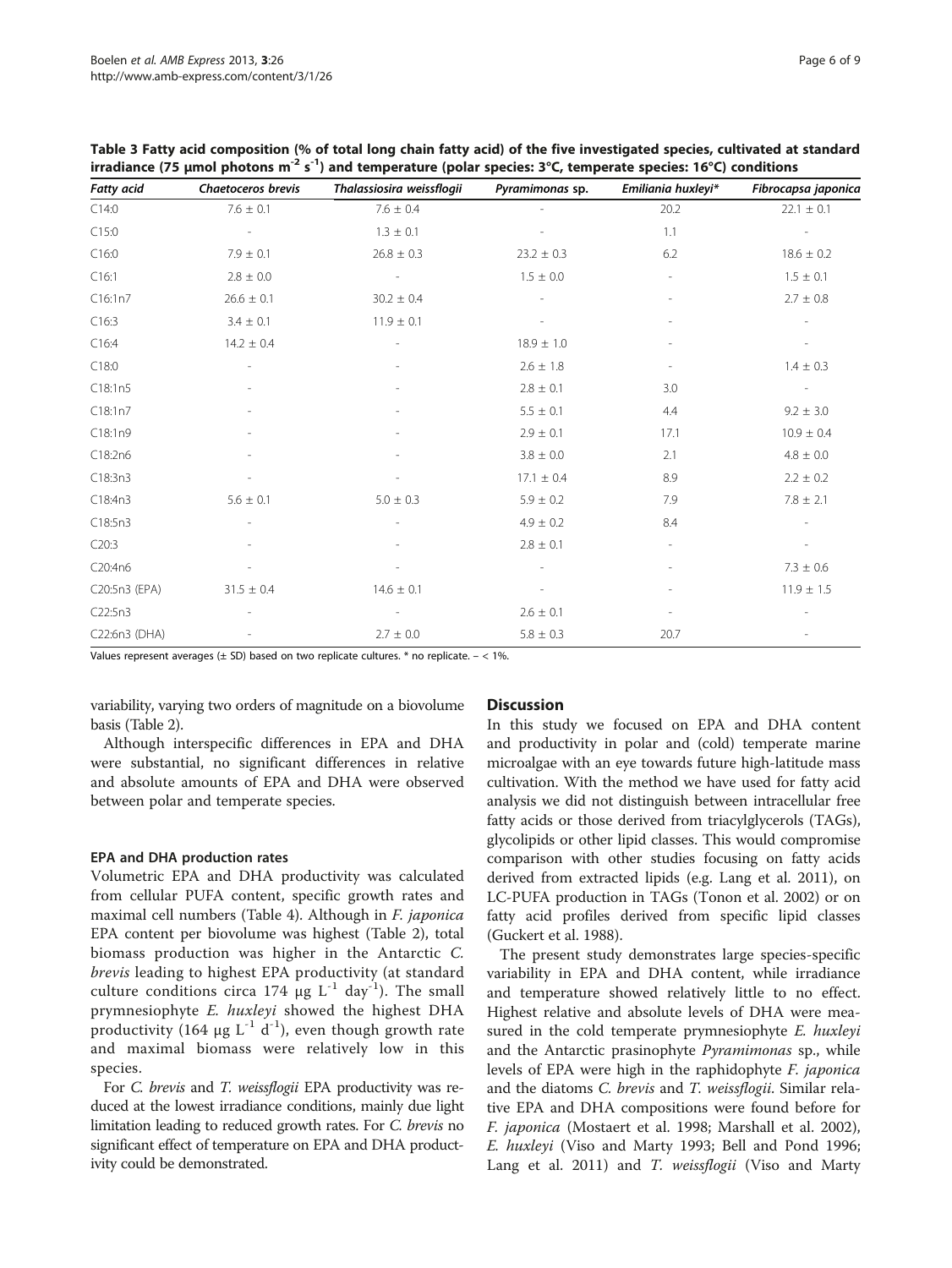|                           | <b>Irradiance</b>                       | EPA ( $\mu$ g L <sup>-1</sup> day <sup>-1</sup> ) |               | DHA ( $\mu$ g L <sup>-1</sup> day <sup>-1</sup> ) |            |
|---------------------------|-----------------------------------------|---------------------------------------------------|---------------|---------------------------------------------------|------------|
|                           | (µmol m <sup>-2</sup> s <sup>-1</sup> ) | LT                                                | HT            | LT                                                | HT         |
| Chaetoceros brevis        | 10                                      | $125 \pm 14$                                      | $138 \pm 31$  | $3 \pm 0$                                         | $3 \pm 0$  |
|                           | 25                                      | $193 \pm 68$                                      | $160 \pm 84$  | $4 \pm 1$                                         | $3 \pm 2$  |
|                           | 75                                      | $174 \pm 14$                                      | $176 \pm 0.7$ | $3 \pm 0$                                         | $4 \pm 0$  |
|                           | 150                                     | $175 \pm 14$                                      | $223 \pm 20$  | $4 \pm 1$                                         | $4 \pm 1$  |
| Thalassiosira weissflogii | 10                                      | $76 \pm 17$                                       | $60 \pm 6$    | $12 \pm 3$                                        | $10 \pm 1$ |
|                           | 75                                      | $119 \pm 36$                                      | nd            | $22 \pm 7$                                        | nd         |
|                           | 150                                     | $110 \pm 27$                                      | nd            | $21 \pm 7$                                        | nd         |
| Pyramimonas sp.           | 75                                      | 0                                                 | nd            | 5±1                                               | nd         |
| Emiliania huxleyi         | 75                                      | 5±1                                               | nd            | $164 \pm 41$                                      | nd         |
| Fibrocapsa japonica       | 75                                      | $150 \pm 30$                                      | nd            | 0                                                 | nd         |

<span id="page-6-0"></span>Table 4 Calculated EPA and DHA production rates ( $\mu$ g L<sup>-1</sup> day<sup>-1</sup>) during exponential growth for five species of microalgae based on specific growth rates and cellular PUFA content values from Table [2](#page-3-0)

Standard culture conditions are indicated in bold. LT: culture temperature 3°C (polar species: C. brevis, Pyramimonas sp.) or 16°C (temperate species: T. weissflogii, E. hux and F. japonica). HT: culture temperature 7°C (polar species) or 20°C (temperate species). Cell densities at harvest: C. brevis: 9.9 × 10<sup>5</sup> cells mL<sup>-1</sup>, T. weissflogii:  $5.2 \times 10^4$  cells mL<sup>-1</sup>, Pyramimonas sp.: 4.5  $\times$  10<sup>4</sup> cells mL<sup>-1</sup>, E. hux 5.0  $\times$  10<sup>5</sup> cells mL<sup>-1</sup>, and F. japonica: 2.6  $\times$  10<sup>4</sup> cells mL<sup>-1</sup>. Values represent averages ± standard deviation of two replicate cultures.  $nd = no$  data available.

[1993](#page-8-0)). In contrast, Lang et al. [\(2011\)](#page-8-0) could not detect EPA as well as DHA in a T. weissflogii strain isolated from a brackish habitat. Although in general green algae do not contain high amounts of EPA and DHA, this is not the case for some marine Chlorella (Watanabe et al. [1983](#page-8-0)) and prasinophyte species (Viso and Marty [1993](#page-8-0); Dunstan et al. [1992](#page-7-0)). In our study and in the study by Dunstan et al. ([1992\)](#page-7-0) relatively high amounts of DHA were found for the prasinophyte Pyramimonas sp.

Many earlier studies focused primarily on relative PUFA composition. Yet, Viso and Marty ([1993](#page-8-0)) examined absolute fatty acid abundance and C/N ratios of 28 temperate marine microalgae from nine taxonomic classes, allowing the comparison of absolute PUFA content in terms of pg PUFA per cell. In our study EPA levels in the (cold) temperate species T. weissflogii varied between between 3.7 and 5.3 pg cell<sup>-1</sup>, while *E. huxleyi* contained a maximum DHA amount of 1.0 pg cell $^{-1}$ . Our levels were circa 10 times higher than EPA or DHA levels measured by Viso and Marty ([1993](#page-8-0)) for these species (0.38 pg EPA cell<sup>-1</sup> in  $T$ . weissflogii and 0.14 pg DHA cell<sup>-1</sup> in *E. huxleyi*). This implies that the potential use of these species for future EPA/DHA production might be higher than earlier expected.

It has been postulated that microorganisms from polar regions contain relatively high (long chain) PUFA levels to maintain cell membrane fluidity (Nichols et al. [1993](#page-8-0); Nishida and Murata [1996](#page-8-0)), but this was not confirmed by our study. For example, biovolume normalized EPA levels were higher in the polar diatom C. brevis than in the temperate diatom  $T$ . weissfloggii, whereas DHA levels were higher in the latter species. Also, no significant intraspecific effect of temperature on EPA or DHA content was found for the two investigated diatoms C. brevis and T. weissflogii. Thompson et al. ([1992](#page-8-0)) studied the effect of temperature over the range from 10 to 25°C on fatty acid composition of eight species of marine phytoplankton, including Thalassiosira pseudonana and three species within the genus Chaetoceros. Pooled data from all species indicated a weak trend towards elevated PUFAs at lower temperature. However, only for T. pseudonana the percentage of the essential fatty acid DHA decreased linearly with increasing temperature. In addition, other studies (e.g. Teoh et al. [2004](#page-8-0); Rousch [2003](#page-8-0)) showed varying results. Here a complicating factor could be that in many studies, including the present study, the distribution of PUFAs into the different lipid classes was not determined. Chen et al. [\(2008](#page-7-0)) suggested that low temperature could change the distribution of PUFAs in phospholipids, which contain high percentages of EPA and DHA, while at the same time not significantly affecting their total amount.

Since PUFAs play a role in the functioning of the thylakoid membrane, irradiance might theoretically affect (LC)-PUFA content in marine microalgae. In some studies light intensity indeed was negatively correlated with PUFA content (Thompson et al. [1990](#page-8-0); Guedes et al. [2010](#page-7-0); Leu et al. [2010\)](#page-8-0), but the effect was often small, while sometimes no or a positive irradiance effect was found (e.g. Chrismadha and Borowitzka [1994](#page-7-0); Tzovenis et al. [1997;](#page-8-0) Carvalho and Malcata [2005;](#page-7-0) Zhukova [2007](#page-8-0); Guiheneuf et al. [2009](#page-7-0)). In our study no significant effect of irradiance on LC-PUFA content could be demonstrated for the two investigated diatoms C. brevis and *T. weissflogii*, while for both species chlorophyll *a* levels were clearly influenced by irradiance, indicating photoacclimation to the applied irradiance levels.

PUFA composition and production rate were found to be strongly species specific in our study. For example,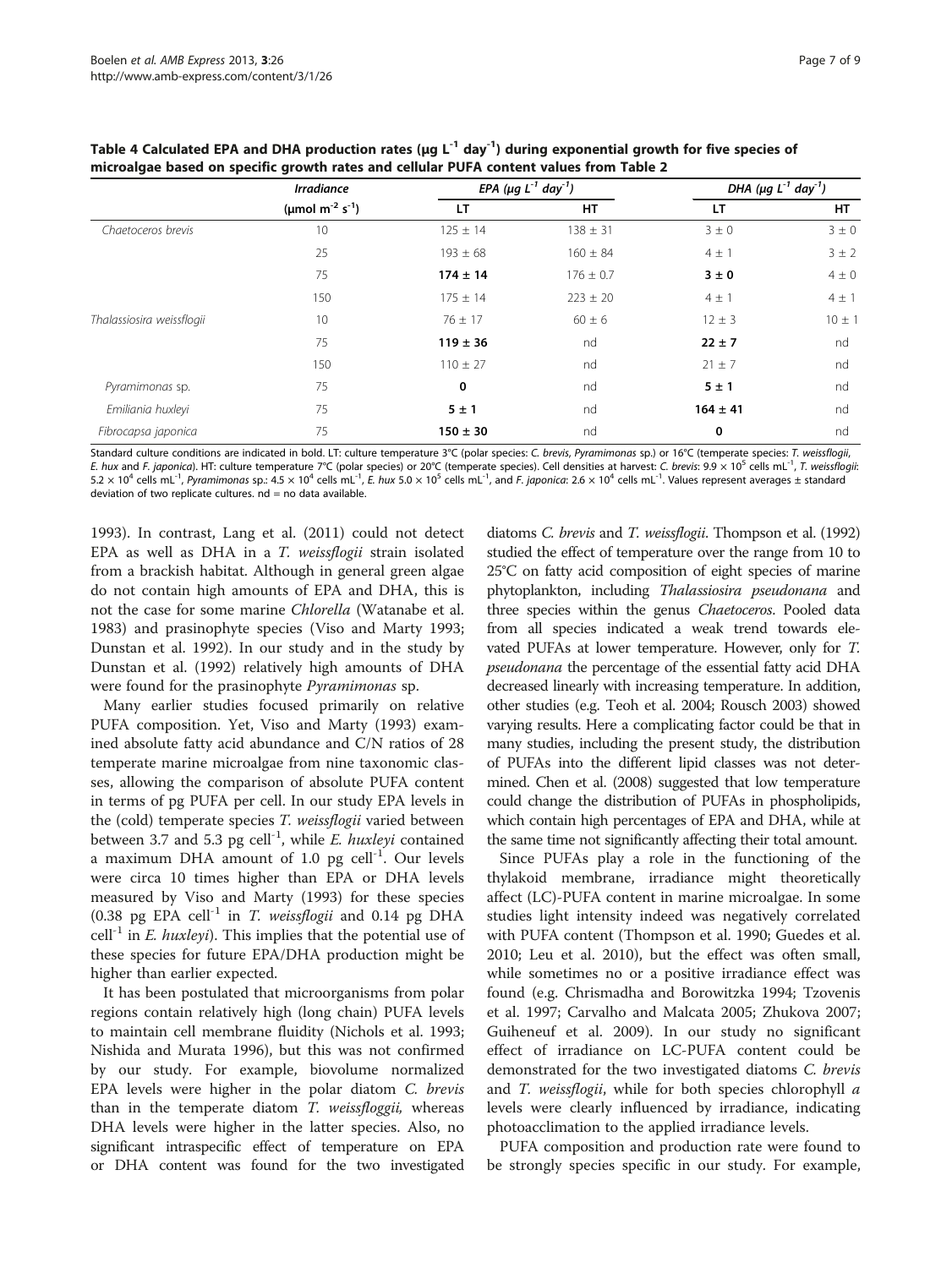<span id="page-7-0"></span>the highest daily EPA production rate was found in the Antarctic diatom Chaetoceros brevis, while DHA production was highest in the cold-temperate prymnesiophyte Emiliania huxleyi. These results are consistent with earlier findings that EPA and DHA content differs systematically between taxonomic groups (Brown 2002). This implies that EPA and DHA productivity in algal mass cultures first of all benefits from thorough species selection: Mass cultivation at low temperature would benefit greatly from the relatively high growth rates exhibited by polar species at these low temperatures (*C. brevis*: 0.47  $d^{-1}$  at 3°C, compared to *T.* weissflogii at  $16^{\circ}$ C: 0.49 d<sup>-1</sup>), while having similar LC-PUFA contents. Secondly, EPA and DHA production will gain primarily from the enhancement of growth rates or cell densities rather than from temperature or light-induced shifts in cellular EPA or DHA. EPA and DHA production rates determined in this study were lower than values reported elsewhere. For example, Meiser et al. ([2004\)](#page-8-0) cultured Phaeodactylum tricornutum in a flat panel airlift photobioreactor at high irradiance (1000 μmol photons m<sup>-2</sup>  $s^{-1}$ , 24 h day<sup>-1</sup>) and increased  $CO_2$  concentration resulting in a maximal EPA productivity of 118 mg  $L^{-1}$  day<sup>-1</sup>, which is circa 700 times higher than maximal productivity values from this study. Carvalho and Malcata (2005) reported a maximal productivity in *Pavlova lutheri* of 3.6 mg  $L^{-1}$  day<sup>-1</sup> for EPA and 1.3 mg  $L^{-1}$  day<sup>-1</sup> for DHA, which is circa 8 times higher than the DHA productivity values we determined for E. huxleyi. However, in our study we did not aim to optimize growth rates and cell densities for the individual species under study: our goal was to compare temperature and irradiance effects on PUFA composition in dilute cultures under standardized, nutrient replete conditions at sub-optimal temperatures.

We conclude that effective, low temperature mass cultivation of marine algae for EPA and DHA production would benefit from careful target species selection. Subsequently, for optimizing EPA/DHA yield merely specific growth rate needs to be considered rather than intracellular PUFA variability. In this respect, polar species cannot be ruled out per se since cold adapted algal species can exhibit high growth rates while at the same time synthesizing high EPA and/or DHA levels.

#### Competing interests

The authors declare that they have no competing interests.

#### Acknowledgements

Thanks are due to Willem van de Poll for help with the flow cytometer, Ronald Visser for the pigment analyses and Karin de Boer and Loes Venekamp for culture maintenance.

#### Author details

<sup>1</sup>Department of Ocean Ecosystems, Energy and Sustainability Research Institute, University of Groningen, Nijenborgh 7, Groningen, 9747 AG, The Netherlands. <sup>2</sup>Department of Marine Organic Biogeochemistry, Royal Netherlands Institute for Sea Research (NIOZ), Landsdiep 4, 1797 SZ, 't Horntje, Texel, The Netherlands.

Received: 18 March 2013 Accepted: 10 May 2013 Published: 14 May 2013

#### References

- Bell MV, Pond D (1996) Lipid composition during growth of motile and coccolith forms of Emiliania huxleyi. Phytochemistry 41:465–471
- Boelen P, Van de Poll WH, Van der Strate HJ, Neven IA, Beardall J, Buma AGJ (2011) Neither elevated nor reduced CO2 affects the photophysiological performance of the marine Antarctic diatom Chaetoceros brevis. J Exp Mar Biol Ecol 406:38–45
- Brown MR (2002) Nutritional value of microalgae for aquaculture. In: Cruz-Suárez LE, Ricque-Marie D, Tapia-Salazar M, Gaxiola-Cortés MG, Simoes N (eds) Avances en nutrición acuícola VI. Memorias del VI Simposio Internacional de Nutrición Acuícola. 3 al 6 de Septiembre de 2002. Universidad Autónoma de Nuevo León, Monterrey, N.L., México, pp 281–292. ISBN 970-694090-1
- Calder PC (1997) n-3 Polyunsaturated fatty scids and cytokine production in health and disease. Ann Nutr Metab 41:203–234
- Carvalho AP, Malcata FX (2005) Optimization of omega-3 fatty acid production by microalgae: Crossover effects of CO<sub>2</sub> and light intensity under batch and continuous cultivation modes. Mar Biotechnol 7:381–388
- Chen G, Jiang Y, Chen F (2008) Variation of lipid class composition in Nitzschia laevis as a response to growth temperature change. Food Chem 109:88–94
- Chrismadha T, Borowitzka MA (1994) Effect of cell-density and irradiance on growth, proximate composition and eicosapentaenoic acid production of Phaeodactylum tricornutum grown in a tubular photobioreactor. J Appl Phycol 6:67–74
- Cohen Z, Vonshak A, Richmond A (1988) Effect of environmental conditions on fatty acid composition of the red alga Porphyridium cruentum: correlation to growth. J Phycol 2:328–332
- de Boer MK (2006) Maze of toxicity: Fibrocapsa japonica (Raphidophyceae) in dutch coastal waters, PhD thesis. University of Groningen, The Netherlands
- Dunstan GA, Volkman JK, Jeffrey SW, Barrett SM (1992) Biochemical composition of microalgae from the green algal classes Chlorophyceae and
- Prasinophyceae. 2. Lipid classes and fatty acids. J Exp Mar Biol Ecol 161:115–134
- Emken EA, Adlof RO, Gulley RM (1994) Dietary linoleic-acid influences desaturation and acylation of deuterium-labeled linoleic and linolenic acids in young-adult males. Biochim Biophys Acta 1213:277–288
- Geider RJ, MacIntyre HL, Kana TM (1998) A dynamic regulatory model of phytoplanktonic acclimation to light, nutrients, and temperature. Limnol Oceanogr 43:679–694
- Grima EM, Perez JAS, Camacho FG, Sevilla JMF, Fernandez FGA, Cardona JU (1995) Biomass and icosapentaenoic acid productivities from an outdoor batch culture of Phaeodactylum tricornutum UTEX 640 in an airlift tubular photobioreactor. Appl Microbiol Biotechnol 42:658–663
- Guckert J, Cooksey K, Jackson L (1988) Lipid solvent systems are not equivalent for analysis of lipid classes in the microeukaryotic green alga, Chlorella. J Microbiol Methods 8:139–149
- Guedes AC, Meireles LA, Amaro HM, Malcata FX (2010) Changes in lipid class and fatty acid composition of cultures of Pavlova lutheri, in response to light intensity. J Am Oil Chem Soc 87:791–801
- Guiheneuf F, Mimouni V, Ulmann L, Tremblin G (2009) Combined effects of irradiance level and carbon source on fatty acid and lipid class composition in the microalga Pavlova lutheri commonly used in mariculture. J Exp Mar Biol Ecol 369:136–143
- Guillard RRL, Ryther JH (1962) Studies of marine planktonic diatoms.I. Cyclotella nana hustedt, and Detonula confervacea (Cleve) Gran. Can J Microbiol 8:229–239
- Guschina IA, Harwood JL (2006) Lipids and lipid metabolism in eukaryotic algae. Prog Lipid Res 45:160–186
- Harwood JL, Jones AL (1989) Lipid-metabolism in algae. Adv Bot Res 16:1–53
- Hillebrand H, Durselen CD, Kirschtel D, Pollingher U, Zohary T (1999) Biovolume calculation for pelagic and benthic microalgae. J Phycol 35:403–424
- Huerlimann R, de Nys R, Heimann K (2010) Growth, lipid content, productivity, and fatty acid composition of tropical microalgae for scale-up production. Biotechnol Bioeng 107:245–57
- Jiang HM, Gao KS (2004) Effects of lowering temperature during culture on the production of polyunsaturated fatty acids in the marine diatom Phaeodactylum tricornutum (Bacillariophyceae). J Phycol 40:651–654
- Kates M, Volcani BE (1966) Lipid components of diatoms. Biochim Biophys Acta 116:264–78